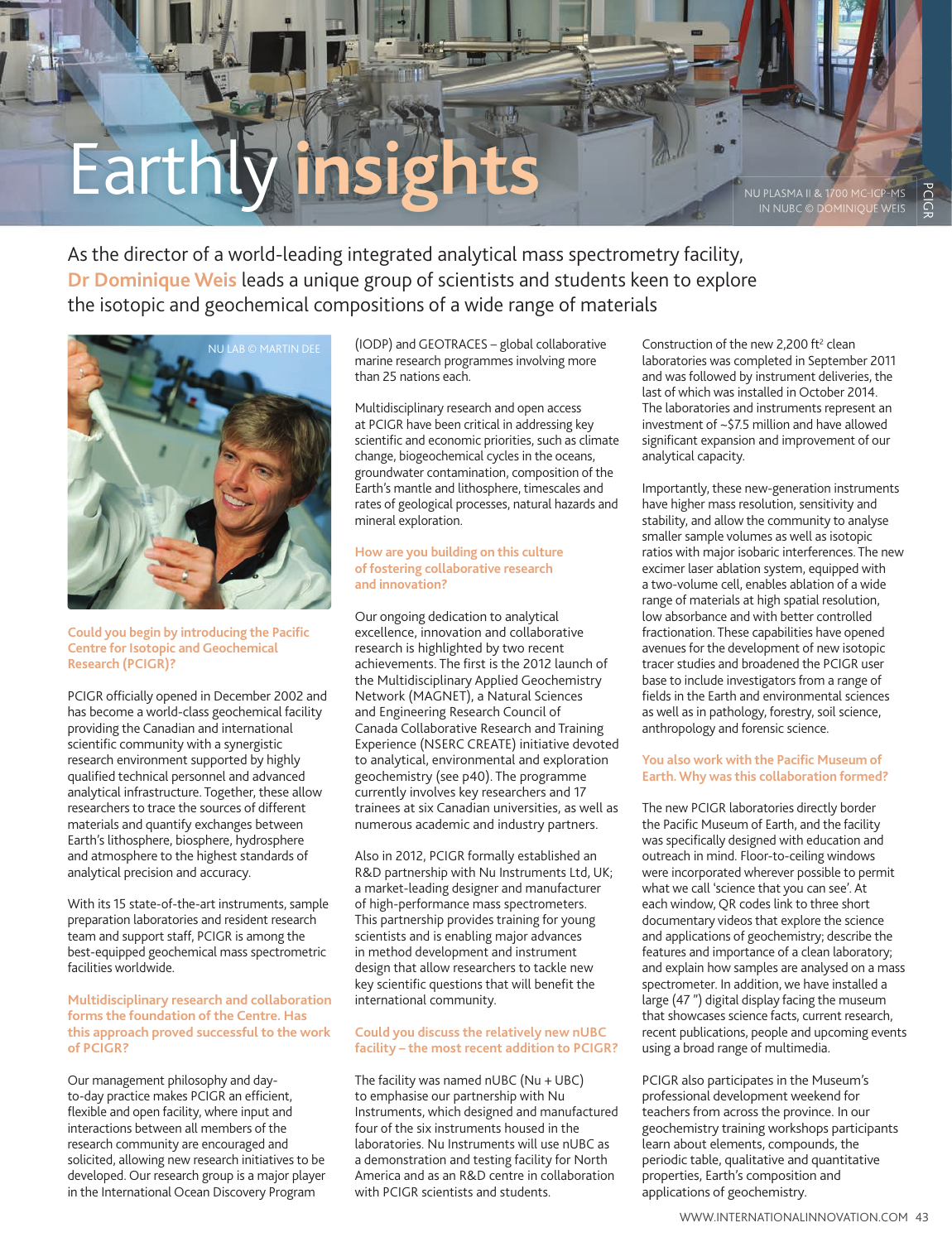## Nature's **composition**

PCIGR

The **Pacific Centre for Isotopic and Geochemical Research** in Vancouver, Canada, is a hotbed of research investigating the isotopic and geochemical compositions of a wide range of materials relevant to mechanisms governing the most important systems in the Earth and the environment

**BURIED WITHIN EARTH'S** liquids, gases and mineral deposits lies an abundance of information concerning the composition, structure and processes involved in microscopic to massive geological and environmental phenomena. Digging up and making sense of this information is the remit of geochemists, whose insights inform not only human understanding of the Earth but also practical concerns such as resource management, climate change control and pollution regulation.

Although a field in existence since the 19th Century, interest in the discipline continues to grow, particularly as highly refined instrumentation becomes available, allowing unprecedented information to be gleaned from geochemical tracers at extremely low concentrations and enabling the isotopic composition measurement of a far wider range of elements than previously possible.

#### **A CENTRE OF DISCOVERY**

Providing a pool of world-class analytical instruments and geochemical expertise, the Pacific Centre for Isotopic and Geochemical Research (PCIGR) in Vancouver, Canada, facilitates the work of a diverse range of investigators, including Canadian universitybased scientists, government agencies, the mineral and environmental industries, and the international research community. "It is a pleasure working with such enthusiastic and

dedicated individuals," enthuses PCIGR Director Dr Dominique Weis, Canada Research Chair in Geochemistry of the Earth's Mantle and Professor at the University of British Columbia. "I am also very proud of the openness of the facility and the internationalisation of users – collaboration is the key to innovation."

PCIGR houses six inductively coupled plasma mass spectrometers (MC- or HR-ICP-MS), four thermal ionisation mass spectrometers (TIMS), two stable isotope ratio mass spectrometers, a noble gas mass spectrometer and two laser ablation systems. Of particular note is the Nu Plasma 1700, an extended geometry high-resolution multicollector ICP-MS, as Weis elaborates: "The Nu Plasma 1700 is not available anywhere else in Canada, and is just the fifth of its kind in the world". The instrument provides the opportunity to pursue novel isotopic tracer studies and collaborative interdisciplinary research through its ability to make precise and accurate radiogenic and heavy/transition metal stable isotope measurements – especially for historically challenging systems, such as iron, chromium, silicon.

#### **GEOCHEMICAL OUTLOOK**

In the future, Weis is keen for the Centre to expand its mandate: "My main objective in the coming years is to collaborate with medical doctors and use the analytical pool available at PCIGR to decipher fundamental questions relevant to understanding the chemical



pathways within the human body". There will also be a focus on chemical speciation the distribution of an element in a system in terms of its specific forms defined by isotopic composition, electronic or oxidation state, and complex or molecular structure. Developments in this area made by PCIGR and other labs will be key to understanding the transport and fate of heavy metals in the environment.

#### **PCIGR research themes**

- Global climate
- Biogeochemical cycles in the oceans
- Groundwater contamination
- Composition of the Earth's mantle and lithosphere
- Timescales and rates of geological processes
- Metals in the Earth

GARIBALDI VOLCANIC BELT © CHARLIE BEARD